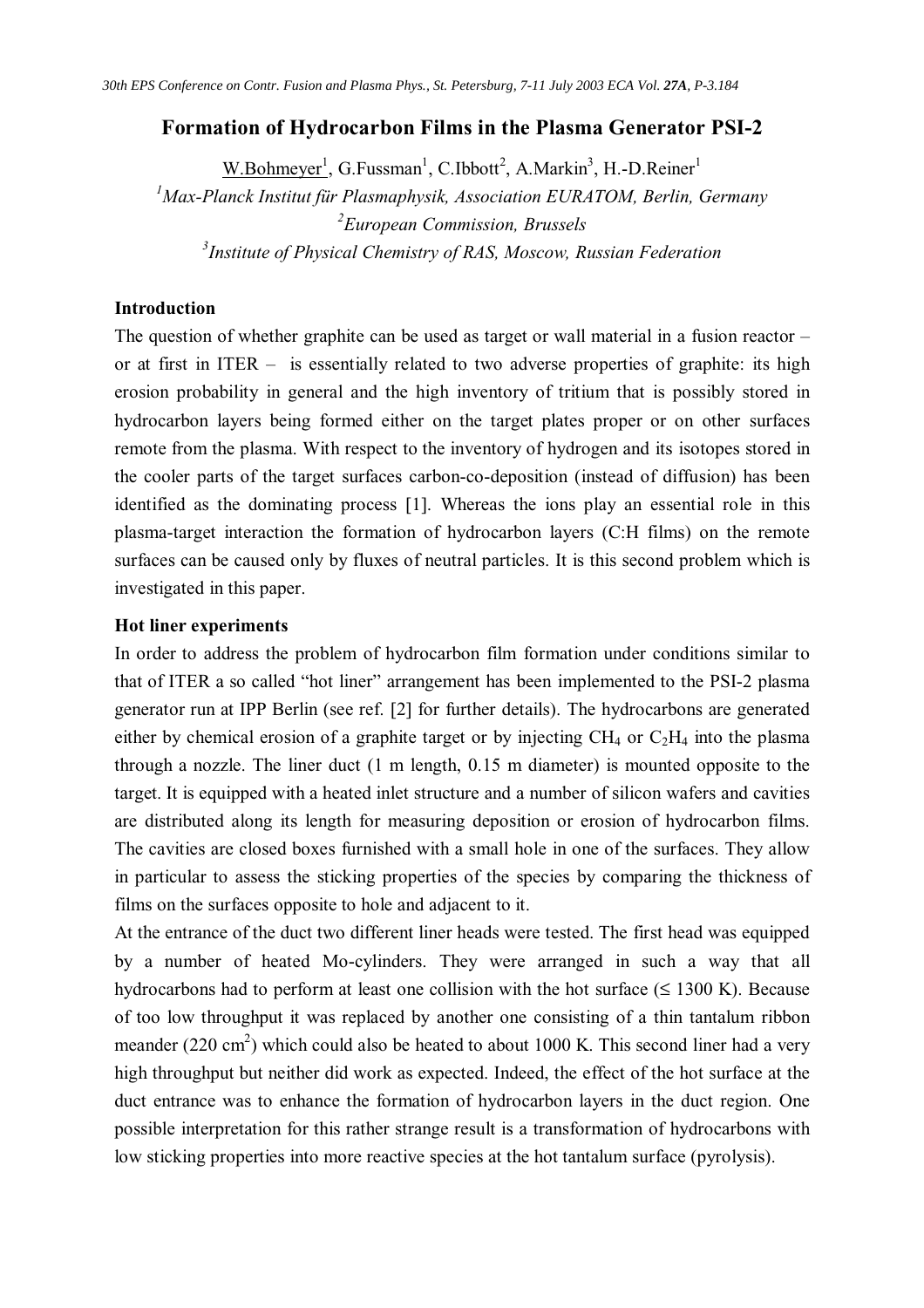The importance of film formation could be impressively documented by blowing methane into a hydrogen discharge. While methane is pumped off by 100% without plasma, only about 10% of the injected fluxes could be found in the exhaust when the plasma was present. This demonstrates that the plasma is actually an effective converter, changing molecules of low reactivity into those with very high sticking probabilities.

## **Formation and erosion of amorphous H:C films**

In what follows we concentrate on experiments where no liner head was in place. The objective behind these studies is to identify the basic mechanisms involved in the formation hydrocarbon films. They were inspired by the observations made by Keudell and Jacob [3] when investigating ECR-produced methane plasmas that there is an interplay between deposition and erosion, the latter caused by atomic hydrogen.

In our studies we measured the growth rate of the H:C films – using an in situ optical method [2] – on silicon collectors positioned in various distances to the plasma. The hydrocarbon fluxes were this time produced by a large graphite target, covering the whole plasma crosssection ( $\phi \sim 8$  cm), whose normal being inclined by 45° with respect to the plasma axis, which in turn is defined by the magnetic field  $(B \sim 0.1 \text{ T})$ . In order to enhance the H:C fluxes in the direction pointing towards the duct the target was enclosed in a floating molybdenum box provided with two orifices: one opening allowing the plasma beam to enter, the second allowing the formed hydrocarbons to reach the hot liner entrance. It should be noted that the floating potential of the target was not changed by the presence of the Mo-box. During the experiments the box was heated by the plasma and by the radiation emitted from the target; its temperature was 500 K at least. In fact, no coatings were found at the inner walls of the box in post-experiment inspections. Thus, the hydrocarbons may be perfectly reflected at the molybdenum surfaces, but also deposition followed by efficient re-erosion could explain the clean walls.

In Fig.1 results are shown for two collectors, the first one is placed at the edge of the plasma column just opposite to the graphite target, the second one is positioned about 0.4 m away



from the plasma center in the duct.

# *Fig.1: Growth rates of H:C films as a function of surface temperature for two collectors*.

In Fig.1 the growth rate of the hydrocarbon layers on both collectors is plotted as a function of the surface temperature. As is to be seen from the figure this rate can be positive (deposition dominated) or negative (erosion dominated). In case of zero growth

rate there is a balance between erosion and deposition. This equilibrium is found for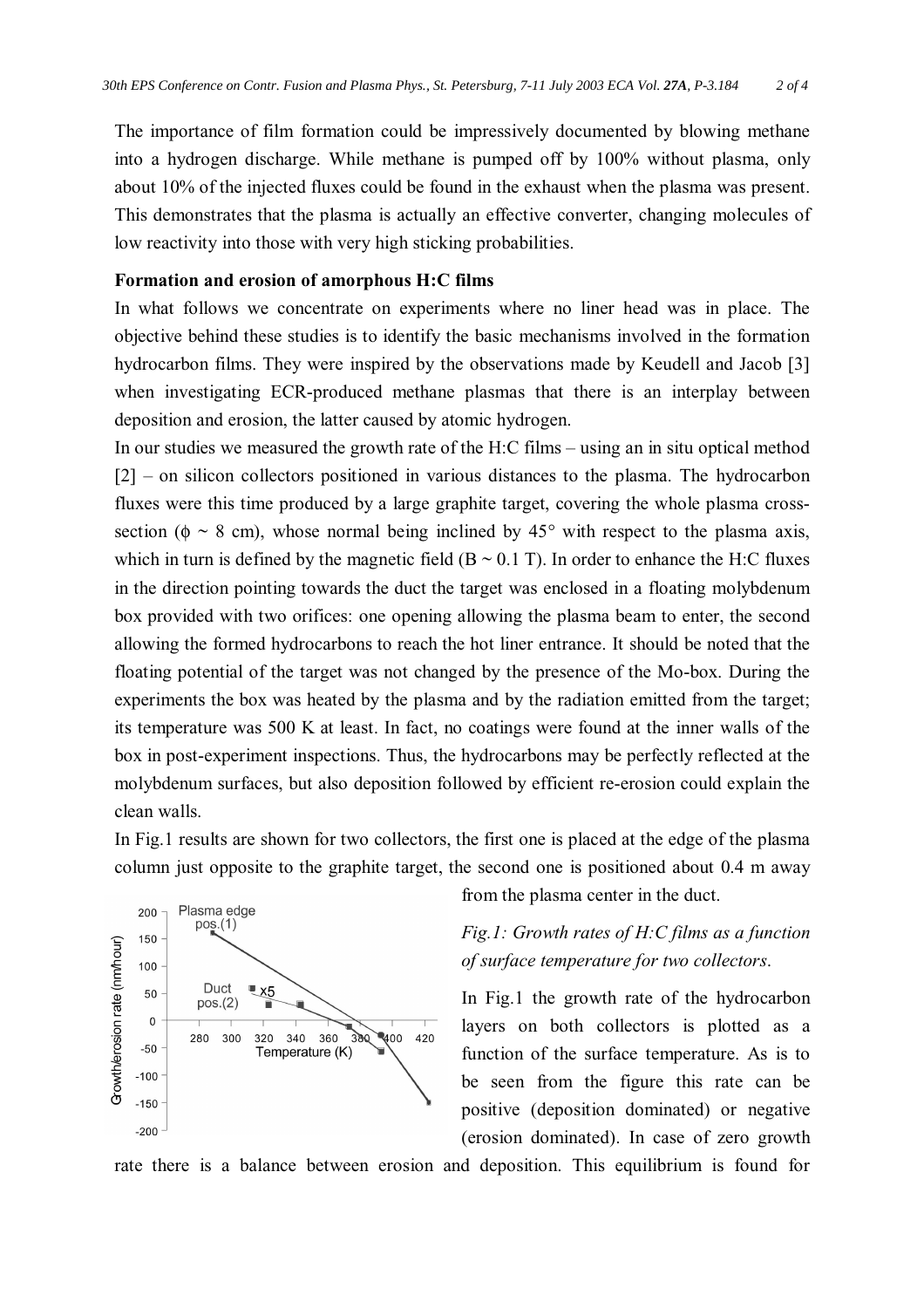temperatures of about 100 $^{\circ}$  C, i.e. T<sub>0</sub>  $\sim$  370 K, almost independent of collector position. For  $T < T_0$  deposition prevails, but erosion rises with temperature and dominates for  $T > T_0$ . In tendency this result is in agreement with the observations made by Jacobs et al. [3] but they found a significantly higher transition temperature  $T_0$ .

The two fluxes contributing to the net growth rate of the hydrocarbon layers lead us to the following expression for the temporal change of the deposited particles

$$
\frac{dN_{\text{CH}}}{dt} = \sigma \Gamma_{\text{CH}} - \varepsilon(T) \Gamma_H, \qquad (1)
$$

where N<sub>CH</sub> is the surface density,  $\Gamma$  <sub>CH</sub> and  $\sigma$  are the flux densities and the sticking coefficients of the hydrocarbons involved. Actually here only those molecules with high sticking probability ( $\sigma \sim 1$ ) are to be taken into account. Similarly  $\Gamma_H$  is the atomic hydrogen flux density and  $\varepsilon$  is the corresponding erosion coefficient, which, for the considered temperature range, is a monotonically rising function of T. Equation (1) facilitates the discussion under which conditions a net erosion can be expected. Putting  $dN_{CH}/dt = 0$  and  $\sigma$ = 1 the critical transition temperature is obtained from  $\epsilon(T_0) = \Gamma_{CH}/\Gamma_H$ . There is no reliable information with regard to the function  $\varepsilon(T)$  available but from analogy with chemical erosion of graphite the following assumptions appear reasonable:  $\varepsilon(T)$  reaches a maximum around  $T_{\text{max}} \sim 800 \text{ K}$  and  $\varepsilon_{\text{max}} \le 1$ . The latter statement tells us that  $\Gamma_H/\Gamma_{\text{CH}} > 1$  is a necessary condition for achieving net erosion. Furthermore, the smaller the ratio  $\Gamma_H/\Gamma_{CH}$  the higher the transition temperature T<sub>0</sub>, provided T<sub>0</sub> < T<sub>max</sub>. This shift to higher transition temperatures is also to be seen in Fig.1 by comparing the zeros of the two collector curves. In fact, we have indications that the hydrogen flux decays more rapidly than flux of the hydrocarbons with distance; at the end of duct the beneficial influence of the hydrogen atoms seems almost negligible.

#### **Experiments with intermittent gas pulses**

The previous concept of explaining the growth of H:C films by the competition of growing



and erosion, with the further assumption that only the erosion coefficient  $\varepsilon$  is a function of temperature, is strongly supported by the results obtained by injecting pulses of CH<sup>4</sup> into hydrogen and argon discharges.

# *Fig.2: Film thickness vs time applying an initial methane pulse to a H- plasma.*

In Fig. 2 the layer thickness is plotted as a function of time for a collector at a constant temperature  $(T = 310 \text{ K})$ , positioned 2 cm